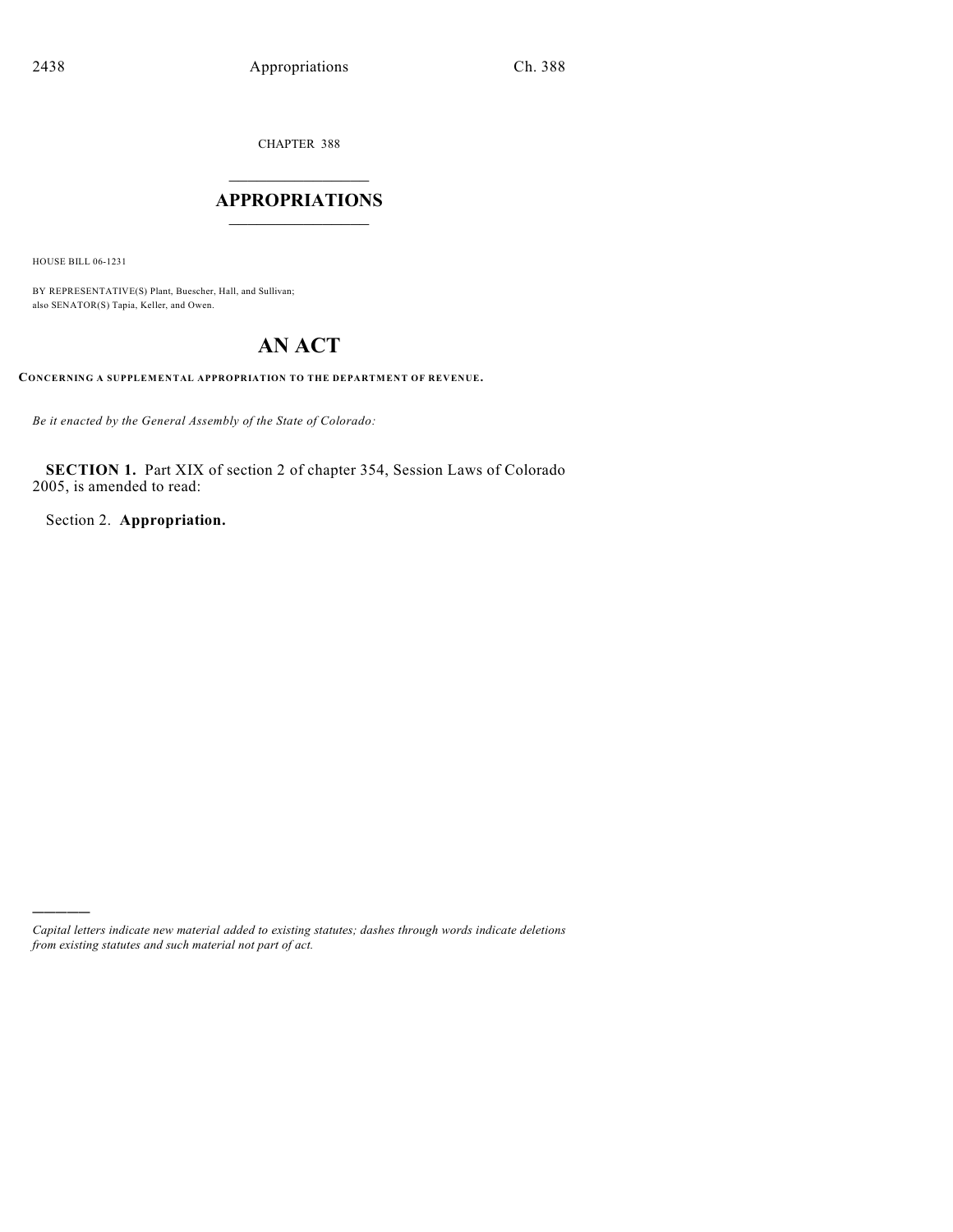|                                 |                           |              |                               |                                                | APPROPRIATION FROM          |                                       |                                |
|---------------------------------|---------------------------|--------------|-------------------------------|------------------------------------------------|-----------------------------|---------------------------------------|--------------------------------|
|                                 | ITEM &<br><b>SUBTOTAL</b> | <b>TOTAL</b> | <b>GENERAL</b><br><b>FUND</b> | <b>GENERAL</b><br><b>FUND</b><br><b>EXEMPT</b> | <b>CASH</b><br><b>FUNDS</b> | CASH<br><b>FUNDS</b><br><b>EXEMPT</b> | <b>FEDERAL</b><br><b>FUNDS</b> |
|                                 | \$                        | \$           | \$                            | \$                                             | \$                          | \$                                    | \$                             |
|                                 |                           |              |                               | <b>PART XIX</b>                                |                             |                                       |                                |
|                                 |                           |              |                               | <b>DEPARTMENT OF REVENUE</b>                   |                             |                                       |                                |
| (1) EXECUTIVE DIRECTOR'S OFFICE |                           |              |                               |                                                |                             |                                       |                                |
| <b>Personal Services</b>        | 3,237,354                 |              | 1,897,779                     |                                                | 445,367 <sup>a</sup>        | 894,208 <sup>b</sup>                  |                                |
|                                 | $(43.5$ FTE)              |              |                               |                                                |                             |                                       |                                |
| Health, Life, and Dental        | 3,718,091                 |              | 2,221,671                     |                                                | 429,457°                    | $1,066,963$ <sup>d</sup>              |                                |
| Short-term Disability           | 100,354                   |              | 58,639                        |                                                | $12,151$ °                  | 29,564 <sup>d</sup>                   |                                |
| Amortization                    |                           |              |                               |                                                |                             |                                       |                                |
| Equalization                    |                           |              |                               |                                                |                             |                                       |                                |
| Disbursement                    | 154,987                   |              | 84,042                        |                                                | $20.665$ °                  | $50,280$ <sup>d</sup>                 |                                |
| Salary Survey and Senior        |                           |              |                               |                                                |                             |                                       |                                |
| <b>Executive Service</b>        | 2,159,364                 |              | 1,257,369                     |                                                | $260,004$ °                 | $641,991$ <sup>d</sup>                |                                |
| Shift Differential              | 164,470                   |              | 48,108                        |                                                | $10,608$ °                  | $105,754$ <sup>d</sup>                |                                |
| Workers' Compensation           | 1,046,197                 |              | 664,640                       |                                                | 99,188                      | 282,369 <sup>d</sup>                  |                                |
|                                 | 811,890                   |              | 520,058                       |                                                | $77,427$ °                  | $214,405^{\circ}$                     |                                |
| <b>Operating Expenses</b>       | 896,987                   |              | 445,634                       |                                                | 132,597                     | $318,756$ <sup>+</sup>                |                                |
|                                 | 937,745                   |              | 455,806                       |                                                | $140,751$ °                 | 341,188 <sup>d</sup>                  |                                |
| Legal Services for              |                           |              |                               |                                                |                             |                                       |                                |
| 11,165 hours                    | 719,585                   |              | 380,598                       |                                                | 283,800°                    | 55,187 <sup>f</sup>                   |                                |
| Ch. 388                         |                           |              |                               | Appropriations                                 |                             |                                       | 2439                           |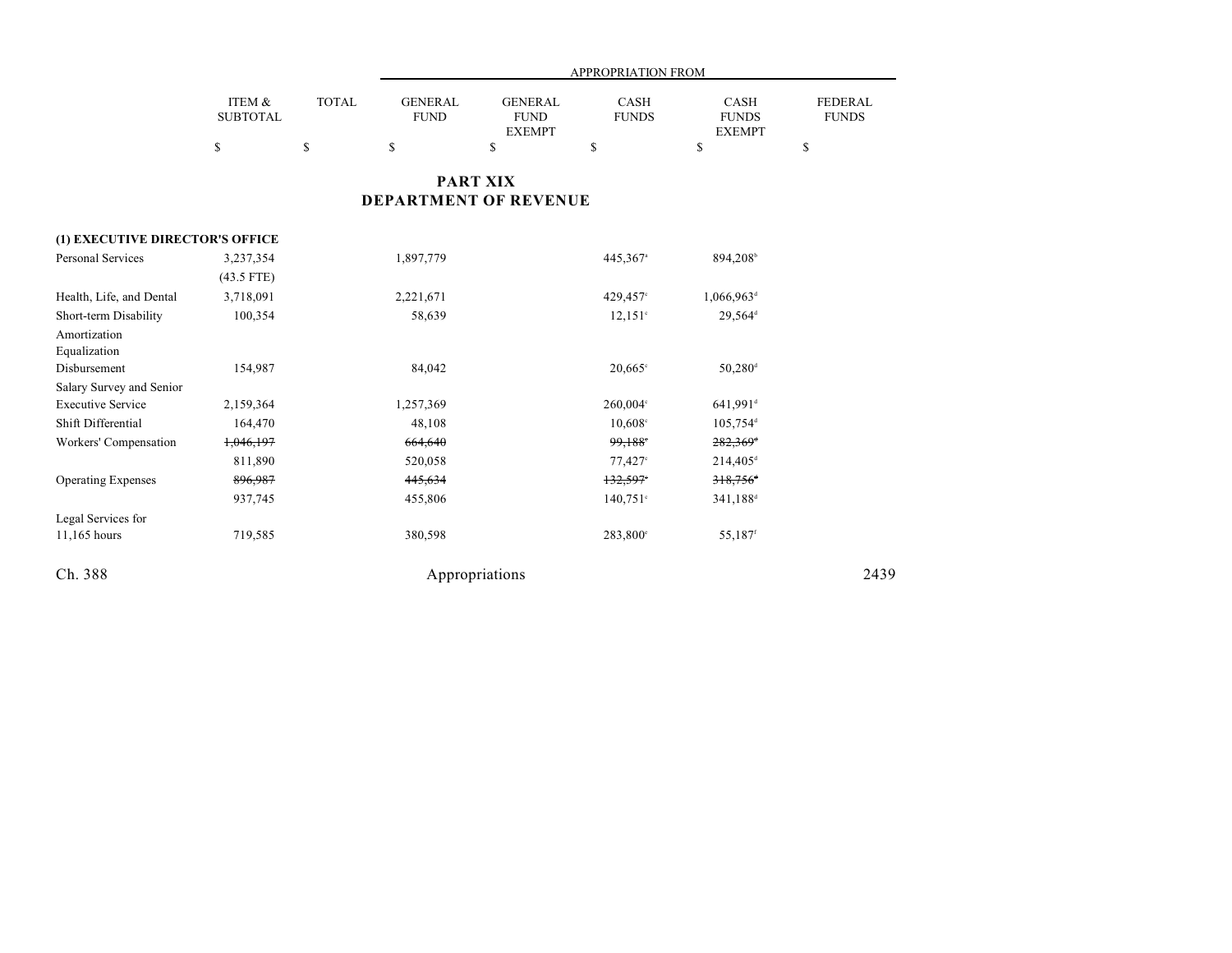|                           |                           |              |                               |                                                | <b>APPROPRIATION FROM</b> |                                       |                                |
|---------------------------|---------------------------|--------------|-------------------------------|------------------------------------------------|---------------------------|---------------------------------------|--------------------------------|
|                           | ITEM &<br><b>SUBTOTAL</b> | <b>TOTAL</b> | <b>GENERAL</b><br><b>FUND</b> | <b>GENERAL</b><br><b>FUND</b><br><b>EXEMPT</b> | CASH<br><b>FUNDS</b>      | CASH<br><b>FUNDS</b><br><b>EXEMPT</b> | <b>FEDERAL</b><br><b>FUNDS</b> |
|                           | \$                        | $\mathbf S$  | \$                            | \$                                             | \$                        | \$                                    | \$                             |
| <b>ADMINISTRATIVE LAW</b> |                           |              |                               |                                                |                           |                                       |                                |
| <b>JUDGE SERVICES</b>     | 903                       |              |                               |                                                |                           | 903 <sup>d</sup>                      |                                |
| Purchase of Services      |                           |              |                               |                                                |                           |                                       |                                |
| from Computer Center      | 3,199,700                 |              | 3,195,011                     |                                                |                           | $4,689$ <sup>d</sup>                  |                                |
|                           | 2,974,566                 |              | 2,970,207                     |                                                |                           | $4,359$ <sup>d</sup>                  |                                |
| <b>Multiuse Network</b>   |                           |              |                               |                                                |                           |                                       |                                |
| Payments                  | 1,465,834                 |              | 407,866                       |                                                | 83,517                    | $974,451$ <sup>+</sup>                |                                |
|                           | 1,727,513                 |              | 444,087                       |                                                | 90.934°                   | 1,192,492 <sup>d</sup>                |                                |
| Payment to Risk           |                           |              |                               |                                                |                           |                                       |                                |
| Management and            |                           |              |                               |                                                |                           |                                       |                                |
| Property Funds            | 211,723                   |              | 118,958                       |                                                | 23.020                    | $69,745$ <sup>d</sup>                 |                                |
|                           | 86,794                    |              | 45,010                        |                                                | 8.442°                    | $33,342^{\rm d}$                      |                                |
| Vehicle Lease Payments    | 407,968                   |              | 98,125                        |                                                | 113,059°                  | $196,784$ <sup>+</sup>                |                                |
|                           | 387,412                   |              | 93,026                        |                                                | 94,816°                   | 199,570 <sup>d</sup>                  |                                |
| Leased Space              | 2,266,446                 |              | 1,344,151                     |                                                | 79.756°                   | 842,539 <sup>d</sup>                  |                                |
| Capitol Complex Leased    |                           |              |                               |                                                |                           |                                       |                                |
| Space                     | 1,478,482                 |              | 1,128,189                     |                                                | 163,648                   | $186,645$ <sup>+</sup>                |                                |
|                           | 1,520,816                 |              | 1,144,483                     |                                                | 175,814°                  | $200,519$ <sup>d</sup>                |                                |
| Communications            |                           |              |                               |                                                |                           |                                       |                                |
| Services Payments         | 71,345                    |              | 18,819                        |                                                | 44,760                    | $7,766^{\circ}$                       |                                |
|                           | 71,677                    |              | 18,906                        |                                                | 44,968°                   | $7,803^{\rm d}$                       |                                |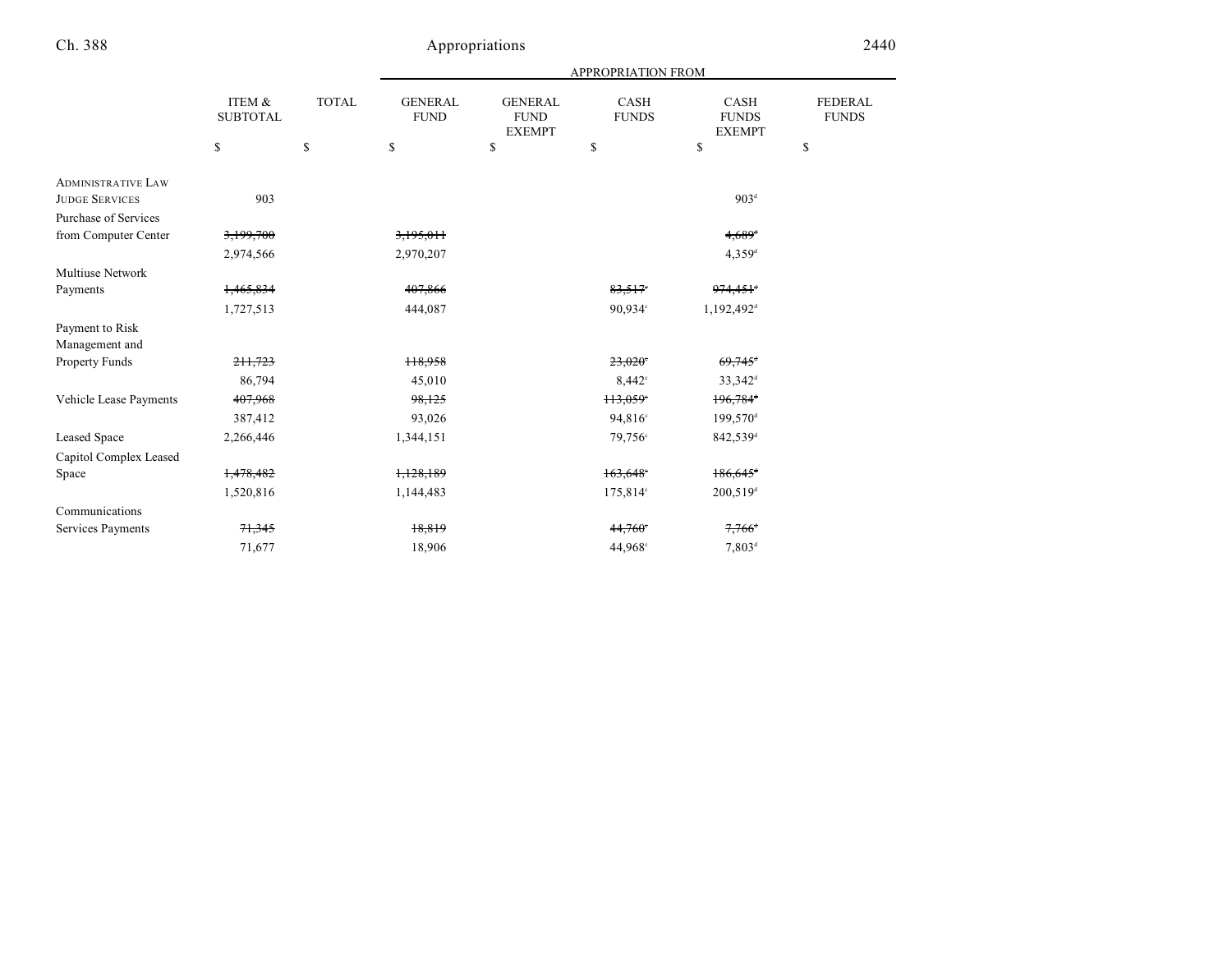| Lease Purchase - 1881 |                       |        |                  |                       |
|-----------------------|-----------------------|--------|------------------|-----------------------|
| Pierce Street         | 798,604               |        | 373,788°         | $424,816^{\circ}$     |
| Utilities             | 135,107               | 56,303 | $15.048^{\circ}$ | $63,756$ <sup>d</sup> |
|                       | <del>22,232,598</del> |        |                  |                       |
|                       | 21,973,678            |        |                  |                       |

 Of this amount, \$960 shall be from various sources of cash funds. The remainder shall be from the following funds for the purpose of indirect cost recoveries: <sup>a</sup> \$255,039(T) shall be from the Lottery Fund pursuant to Section 24-35-210 (1), C.R.S., \$67,814 shall be from the Auto Dealers License Fund pursuant to Section 12-6-123 (1), C.R.S., \$60,777 shall be from the Liquor Enforcement Division and State Licensing Authority Cash Fund pursuant to Section 24-35-401, C.R.S., and \$60,777 shall be from the Racing Cash Fund pursuant to Section 12-60-205 (1), C.R.S.

<sup>b</sup> Of this amount, \$3,871 shall be from various sources of cash funds exempt. The remainder shall be from the following funds for the purpose of indirect cost recoveries: \$376,664 shall be from the Highway Users Tax Fund pursuant to Section 43-4-201 (3) (a) (III) (C), C.R.S., \$202,986 shall be from the Colorado State Titling and Registration Account pursuant to Section 42-1-211 (2), C.R.S., \$161,348(T) shall be from the Limited Gaming Fund pursuant to Section 12-47.1-701 (1), C.R.S., \$81,194 shall be from the Driver's License Administrative Revocation Account pursuant to Section 42-2-132 (4) (b), C.R.S., \$44,947 shall be from the AIR Account pursuant to Section 42-3-134 (26) (b), C.R.S., and \$23,198 shall be from the Motorist Insurance Identification Account pursuant to Section 42-3-134 (26) (d) (I), C.R.S. Of the amount appropriated from the Highway Users Tax Fund, \$4,373 is exempt from the statutory limit on Highway Users Tax Fund appropriations pursuant to Section  $43-4-201$  (3) (a) (V), C.R.S.

<sup>o</sup> Of these amounts, \$330,470 \$315,753 shall be from the Limited Gaming Fund pursuant to Section 12-47.1-701, C.R.S., \$142,481 \$140,459 shall be from the Liquor Enforcement Division and State Licensing Authority Cash Fund pursuant to Section 24-35-401, C.R.S., \$138,620 \$135,774 shall be from the Auto Dealers License Fund pursuant to Section 12-6-123, C.R.S., \$45,276 \$41,516 shall be from the Racing Cash Fund pursuant to Section 12-60-205, C.R.S., and \$1,204,419 \$1,201,127 shall be from various sources of cash funds.

Of these amounts, \$1,179,679 \$1,144,063 shall be from the Highway Users Tax Fund pursuant to Section 43-4-201 (3) (a) (III) (C), C.R.S., \$478,849 \$467,247 shall <sup>d</sup> be from the Colorado State Titling and Registration Account, pursuant to Section 42-1-211 (2), C.R.S.,  $\frac{124,050(T)}{29,00(T)}$  \$93,924(T) shall be from the Lottery Fund pursuant to Section 24-35-210, C.R.S.,  $\frac{679,768}{100}$  \$77,275 shall be from the AIR Account pursuant to Section 42-3-134 (26) (b), C.R.S.,  $\frac{656,679}{100}$  \$52,467 shall be from Driver's License Administrative Revocation Account pursuant to Section 42-2-132 (4) (b), C.R.S., \$6,832 \$4,932 shall be from the Motorist Insurance Identification Account pursuant to 42-3-134 (26) (d) (I), C.R.S., and  $\frac{43,341,011}{33,580,336}$  shall be from various sources of cash funds exempt. Of the amount appropriated from the Highway Users Tax Fund,  $6,527$  \$6,170 is exempt from the statutory limit pursuant to Section 43-4-201 (3) (a) (V), C.R.S.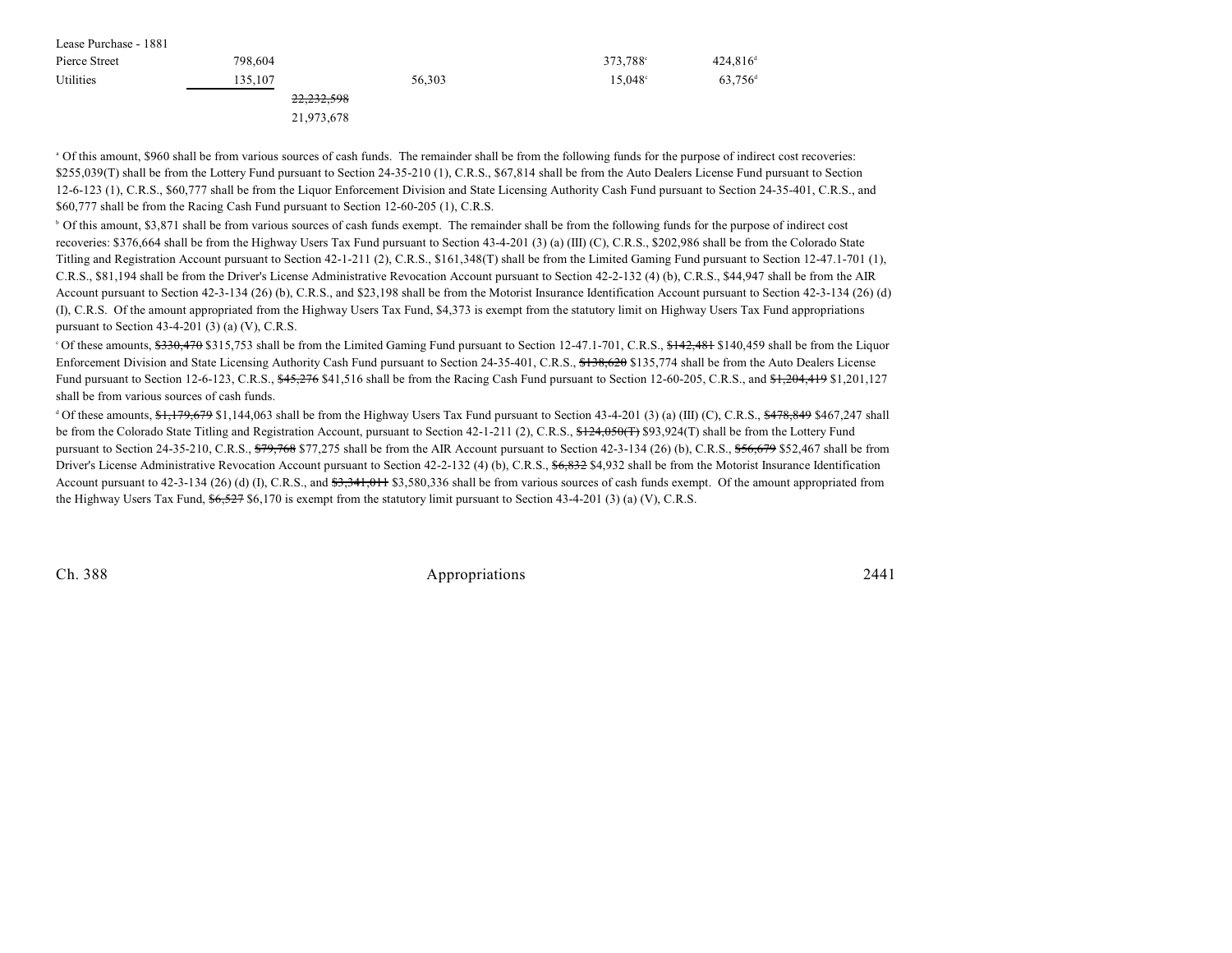|              | APPROPRIATION FROM |                |              |               |                |
|--------------|--------------------|----------------|--------------|---------------|----------------|
|              |                    |                |              |               |                |
| <b>TOTAL</b> | <b>GENERAL</b>     | <b>GENERAL</b> | <b>CASH</b>  | <b>CASH</b>   | <b>FEDERAL</b> |
|              | <b>FUND</b>        | <b>FUND</b>    | <b>FUNDS</b> | <b>FUNDS</b>  | <b>FUNDS</b>   |
|              |                    | <b>EXEMPT</b>  |              | <b>EXEMPT</b> |                |
|              |                    |                |              |               |                |
|              |                    |                |              |               |                |

 This amount represents indirect cost recoveries from the following funds: \$127,611 shall be from the Limited Gaming Fund pursuant to Section 12-47.1-701, <sup>e</sup> C.R.S., \$97,256 shall be from the Auto Dealers License Fund pursuant to Section 12-6-123, C.R.S., \$42,224 shall be from the Liquor Enforcement Division and State Licensing Authority Cash Fund pursuant to Section 24-35-401, C.R.S., and \$16,709 shall be from the Racing Cash Fund pursuant to Section 12-60-205, C.R.S. <sup>f</sup> This amount represents indirect cost recoveries from the following funds: \$42,859 shall from the Lottery Fund pursuant to Section 24-35-210, C.R.S., \$4,898 shall be from the Highway Users Tax Fund pursuant to Section 43-4-201 (3) (a) (III) (C), C.R.S., \$2,792 shall be from the AIR Account pursuant to Section 42-3-134 (26) (b), C.R.S., \$2,578 shall be from the Colorado State Titling and Registration Account pursuant to Section 42-1-211 (2), C.R.S., and \$2,060(T) shall be from Tobacco Education, Prevention, and Cessation program grants transferred from the Department of Public Health and Environment under Section 25-3.5-804, C.R.S.

#### **(2) CASH AND DOCUMENT PROCESSING DIVISION**

| Personal Services         | 5,172,890   | 4,663,755  | $196.213$ <sup>a</sup> | 312,922 <sup>b</sup> |
|---------------------------|-------------|------------|------------------------|----------------------|
|                           | (114.5 FTE) |            |                        |                      |
| Seasonal Tax Processing   | 368,340     | 368,340    |                        |                      |
| <b>Operating Expenses</b> | 3,547,802   | 3,275,832  | $91.140^{\circ}$       | $180,830^{\circ}$    |
| Pueblo Data Entry Center  |             |            |                        |                      |
| Payments                  | 1,643,242   | 1,639,233  | 571 <sup>d</sup>       | $3.438^{\circ}$      |
| Microfilm                 | 344,039     | 344,039    |                        |                      |
|                           |             | 11,076,313 |                        |                      |

<sup>a</sup> These amounts shall be from the following funds for the purpose of indirect cost recoveries: \$174,235 from the Trade Name Registration Fund pursuant to Section 24-35-301 (3) (a), C.R.S., \$52,328 from the Auto Dealers License Fund pursuant to Section 12-6-123, C.R.S., \$38,420 from the Liquor Enforcement Division and State Licensing Authority Cash Fund pursuant to Section 24-35-401, C.R.S., \$12,815 from the Racing Cash Fund pursuant to Section 12-60-205, C.R.S., and \$9,555 from the Waste Tire Recycling Development Cash Fund pursuant to Section 25-17-202 (3) (a), C.R.S.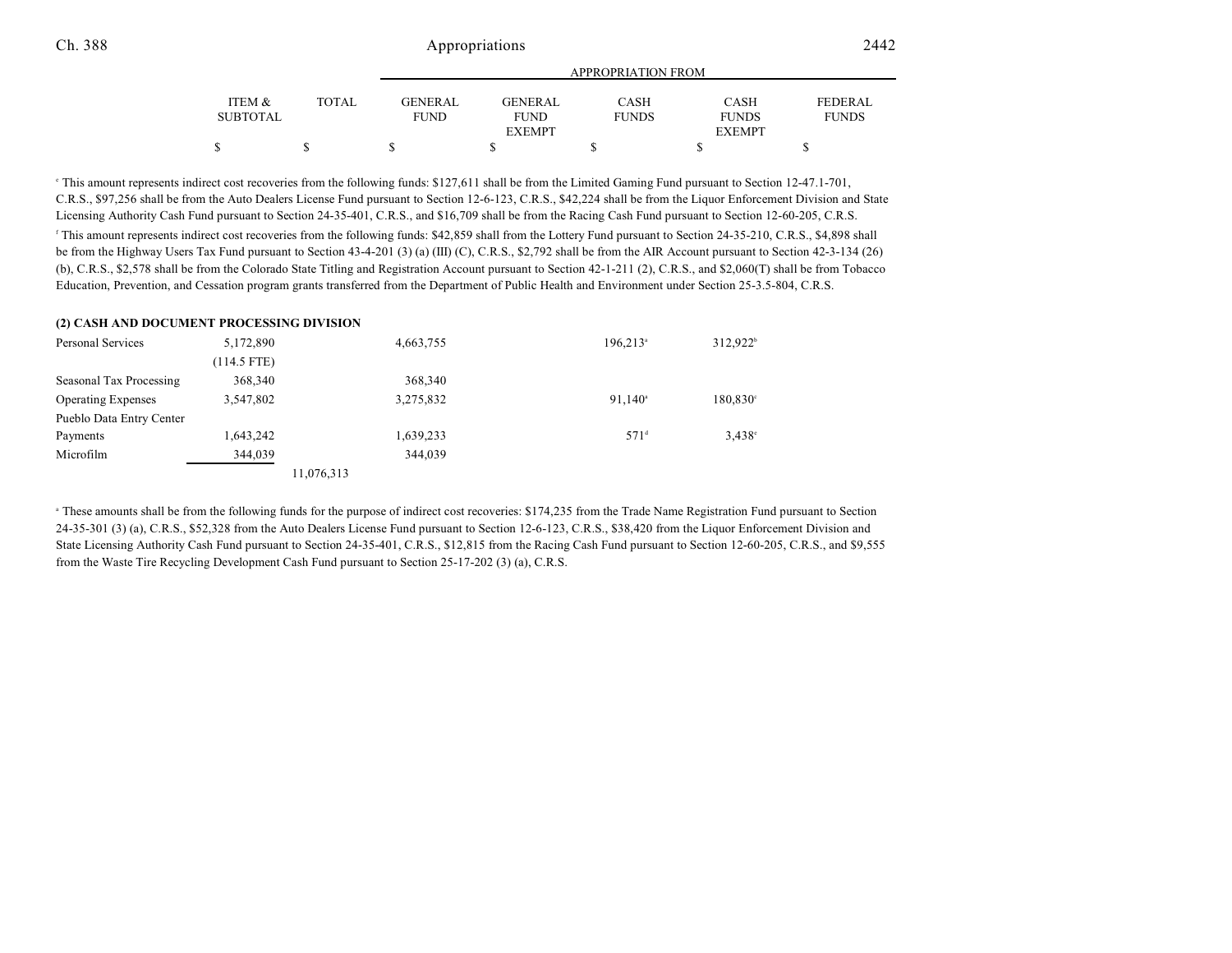<sup>b</sup> This amount shall be from the following funds for the purpose of indirect cost recoveries: \$253,722 from the Colorado State Titling and Registration Account pursuant to Section 42-1-211 (2), C.R.S., \$22,552(T) from the Limited Gaming Fund pursuant to Section 12-47.1-701, C.R.S., \$18,861 from the Driver's License Administrative Revocation Account pursuant to Section 42-2-132 (4) (b), C.R.S., \$16,102 from the AIR Account pursuant to Section 42-3-134 (26) (b), C.R.S., and \$1,685 from the Outstanding Judgments and Warrants Account as administered under the provisions of Section 42-2-118 (3) (c), C.R.S.

 Of this amount, \$86,945 shall be from the Identification Security Fund pursuant to Section 42-1-220 (1), C.R.S., \$49,942 shall be from the Outstanding Judgments <sup>c</sup> and Warrants Account as administered under the provisions of Section 42-2-118 (3) (c), C.R.S., and \$43,943 shall be from the Colorado State Titling and Registration Account pursuant to Section 42-1-211 (2), C.R.S.

<sup>d</sup> This amount shall be from the Family Resource Centers Fund pursuant to Section 39-22-2503 (1), C.R.S.

 $\degree$  This amount shall be from various sources of cash funds exempt.

#### **(3) INFORMATION TECHNOLOGY DIVISION<sup>129</sup>**

| (A) Systems Support       |              |           |                      |                      |
|---------------------------|--------------|-----------|----------------------|----------------------|
| <b>Personal Services</b>  | 5,655,962    | 4,555,877 | 345,693 <sup>a</sup> | 754,392 <sup>b</sup> |
|                           | $(81.6$ FTE) |           |                      |                      |
| <b>Operating Expenses</b> | 726,734      | 722,813   | $3,921$ <sup>a</sup> |                      |
| Programming Costs for     |              |           |                      |                      |
| 2005 Session              |              |           |                      |                      |
| Legislation $130$         | 95,695       | 16,744    |                      | 78,951               |
|                           | 185,545      | 79,796    |                      | 105,749°             |
|                           | $(2.2$ FTE)  |           |                      |                      |
|                           | $(1.9$ FTE)  |           |                      |                      |
|                           | 6,478,391    |           |                      |                      |
|                           | 6.568.241    |           |                      |                      |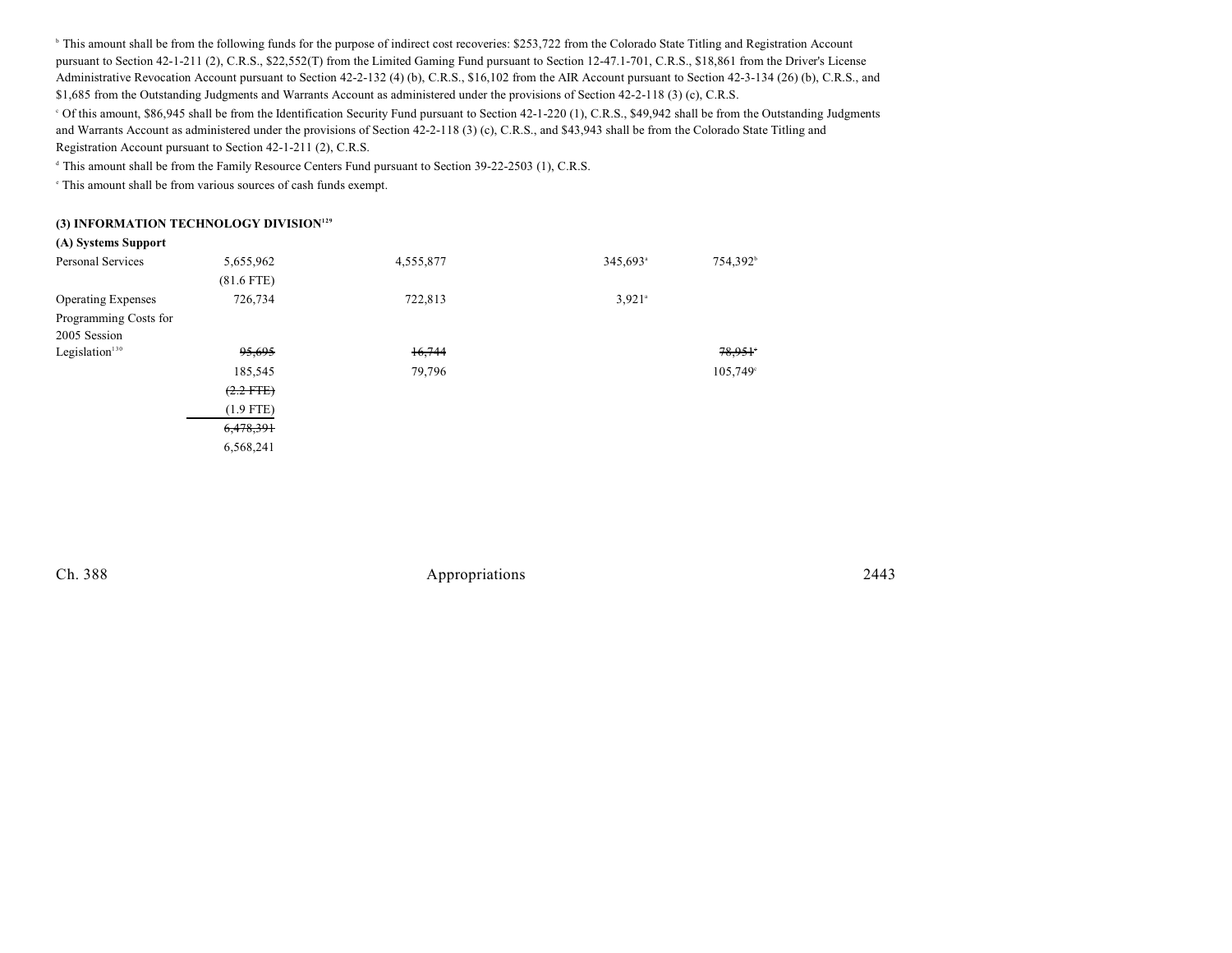#### Ch. 388 2444 Appropriations 2444

|                 |              |                | APPROPRIATION FROM |              |               |              |  |
|-----------------|--------------|----------------|--------------------|--------------|---------------|--------------|--|
| ITEM &          | <b>TOTAL</b> | <b>GENERAL</b> | <b>GENERAL</b>     | CASH         | CASH          | FEDERAL      |  |
| <b>SUBTOTAL</b> |              | <b>FUND</b>    | <b>FUND</b>        | <b>FUNDS</b> | <b>FUNDS</b>  | <b>FUNDS</b> |  |
|                 |              |                | <b>EXEMPT</b>      |              | <b>EXEMPT</b> |              |  |
| \$              |              |                |                    |              |               |              |  |

<sup>a</sup> These amounts shall be from the following funds for the purpose of indirect cost recoveries: \$218,989 shall be from the Liquor Enforcement Division and State Licensing Authority Cash Fund pursuant to Section 24-35-401, C.R.S., \$57,018(T) shall be from the State Lottery Fund pursuant to Section 24-35-210, C.R.S., \$54,736 shall be from the Racing Cash Fund pursuant to Section 12-60-205, C.R.S., \$16,829 shall be from the Trade Name Registration Fund pursuant to Section 24-35-301 (3) (a), C.R.S., and \$2,042 shall be from the Waste Tire Recycling Development Cash Fund pursuant to Section 25-17-202 (3) (a), C.R.S. <sup>b</sup> This amount shall be from the following funds for the purpose of indirect cost recoveries: \$418,875 shall be from the Colorado State Titling and Registration Account pursuant to Section 42-1-211 (2), C.R.S., \$253,561 shall be from the Driver's License Administrative Revocation Account pursuant to Section 42-2-132 (4) (b), C.R.S., \$31,599 shall be from the AIR Account pursuant to Section 42-3-134 (26) (b), C.R.S., \$26,297(T) shall be from the Limited Gaming Fund pursuant to Section 12-47.1-701, C.R.S., and \$24,060 shall be from the Outstanding Judgments and Warrants Account as administered under the provisions of Section 42-2-118 (3) (c), C.R.S.

 $\degree$  This amount shall be from various sources of cash funds exempt.

#### **(B) Colorado State Titling and Registration System**

| Personal Services         | 2,827,529 | 2,827,529 <sup>a</sup>   |
|---------------------------|-----------|--------------------------|
|                           |           | $(31.5$ FTE)             |
| <b>Operating Expenses</b> | 3,356,971 | $3,356,971$ <sup>a</sup> |
|                           | 6.184.500 |                          |

<sup>a</sup> These amounts shall be from the Colorado State Titling and Registration Account pursuant to Section 42-1-211 (2), C.R.S.

# 12,662,891

12,752,741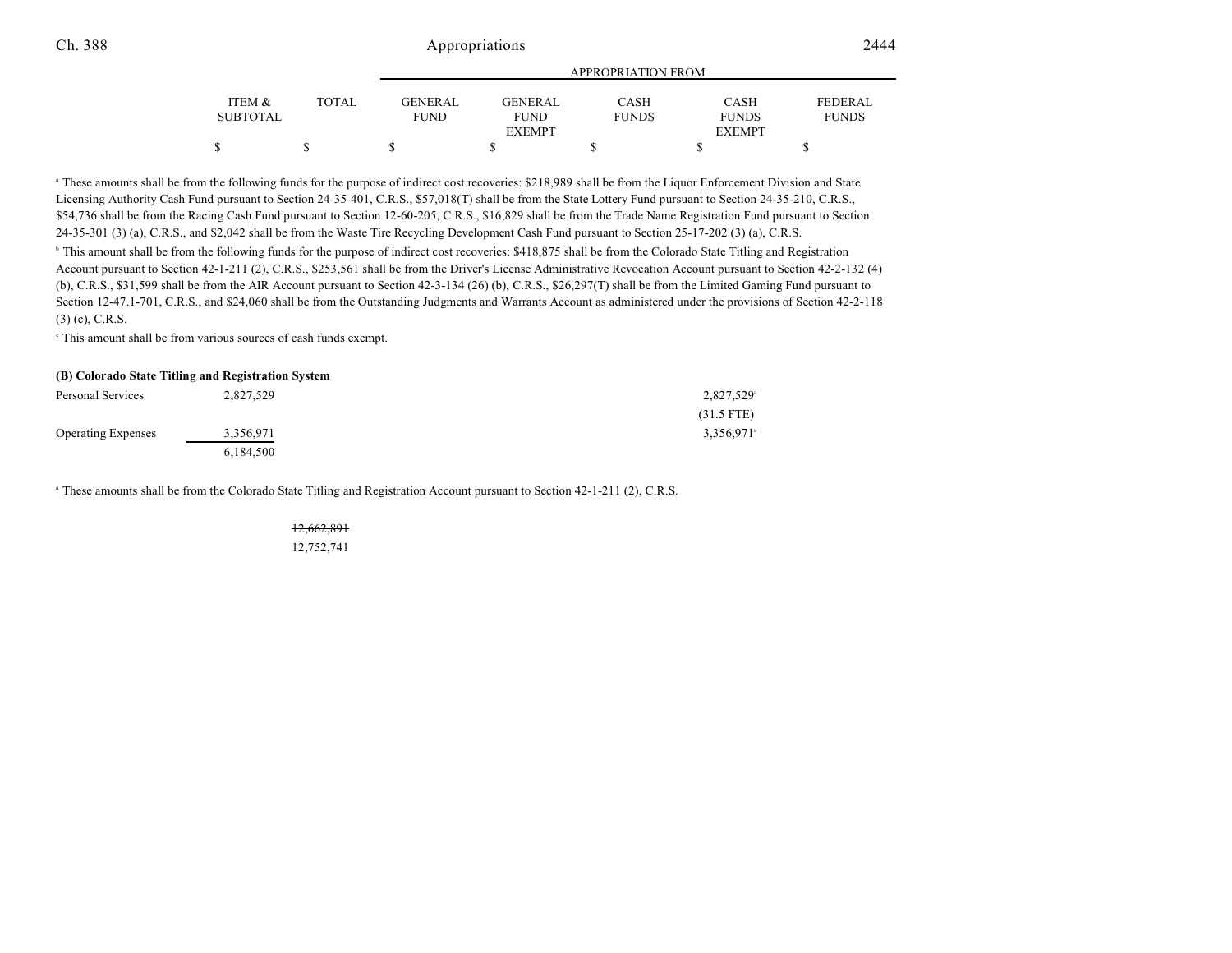| (4) TAXATION BUSINESS GROUP          |               |             |                       |                           |           |
|--------------------------------------|---------------|-------------|-----------------------|---------------------------|-----------|
| (A) Administration                   |               |             |                       |                           |           |
| Personal Services                    | 478,016       | 478,016     |                       |                           |           |
|                                      |               | $(6.0$ FTE) |                       |                           |           |
| <b>Operating Expenses</b>            | 14,500        | 14,500      |                       |                           |           |
|                                      | 492,516       |             |                       |                           |           |
| (B) Taxation and Compliance Division |               |             |                       |                           |           |
| Personal Services                    | 13, 153, 179  | 12,976,684  | $15,577$ <sup>a</sup> | $160,918(T)$ <sup>b</sup> |           |
|                                      | $(217.4$ FTE) |             |                       |                           |           |
| <b>Operating Expenses</b>            | 637,761       | 637,761     |                       |                           |           |
| Joint Audit Program                  | 131,244       | 131,244     |                       |                           |           |
| Joint Federal/State Motor            |               |             |                       |                           |           |
| Fuel Tax                             | 30,415        |             |                       |                           | 30,415    |
| Mineral Audit Program                | 1,066,911     |             |                       | $41,814(T)$ <sup>c</sup>  | 1,025,097 |
|                                      | $(11.0$ FTE)  |             |                       |                           |           |
|                                      | 15,019,510    |             |                       |                           |           |

<sup>a</sup> Of this amount, \$8,090 shall be from the Aviation Fund pursuant to Section 43-10-109, C.R.S., \$5,998 shall be from the Waste Tire Recycling Development Cash Fund pursuant to Section 25-17-202 (3) (a), C.R.S., and \$1,489 shall be from the Trade Name Registration Fund pursuant to Section 24-35-301 (3) (a), C.R.S.

<sup>b</sup> This amount shall be from the Mineral Audit Program for indirect cost recoveries.

<sup>o</sup> Of this amount, \$41,314 shall be from the State Board of Land Commissioners, Department of Natural Resources pursuant to Section 36-1-145 (2) (a), C.R.S., and

\$500 shall be from the Oil and Gas Conservation Commission, Department of Natural Resources.

 $\alpha$  Included in this amount is \$160,918 of indirect cost recoveries.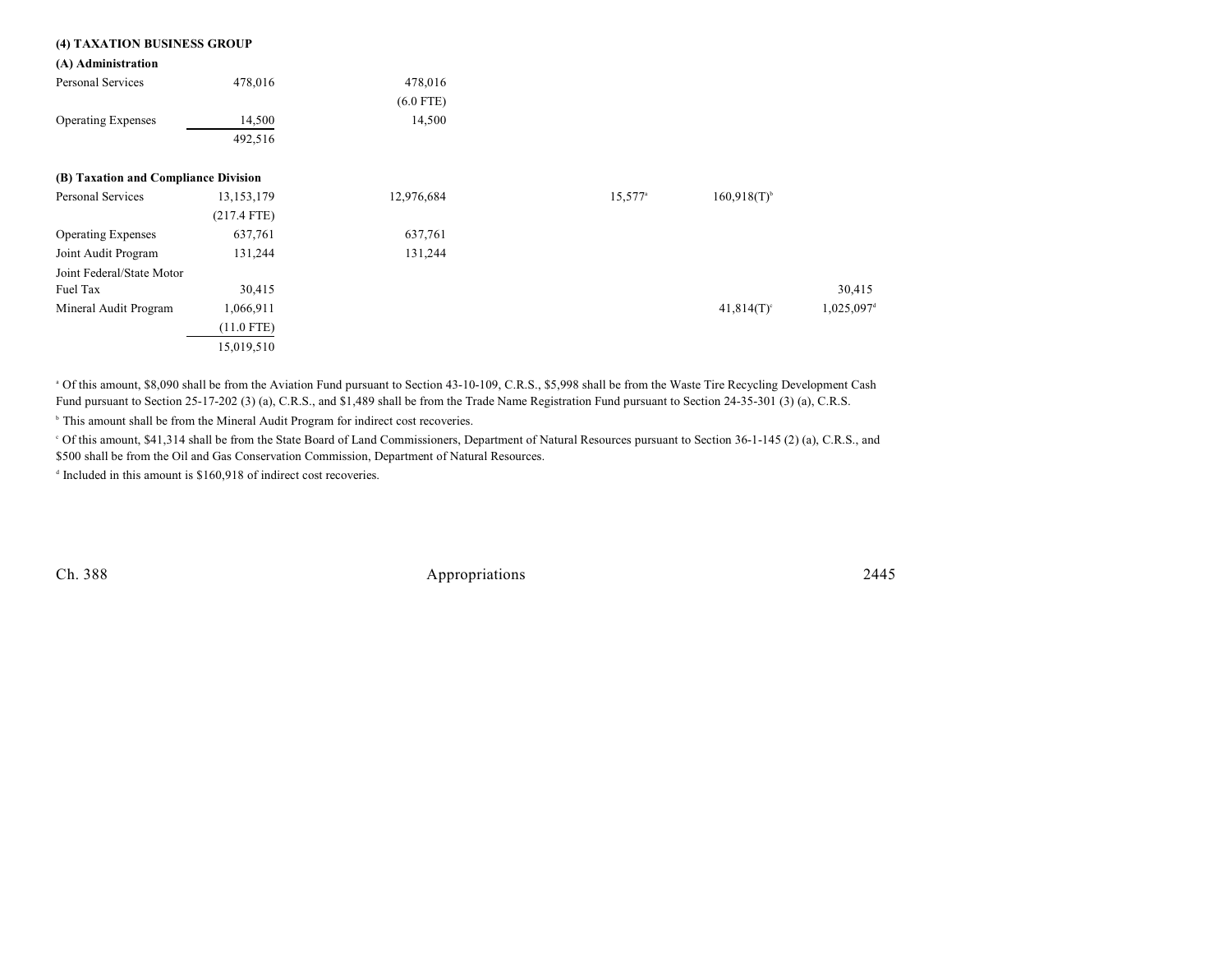|                               |                           |              |                               | APPROPRIATION FROM                             |                       |                                       |                                |
|-------------------------------|---------------------------|--------------|-------------------------------|------------------------------------------------|-----------------------|---------------------------------------|--------------------------------|
|                               | ITEM &<br><b>SUBTOTAL</b> | <b>TOTAL</b> | <b>GENERAL</b><br><b>FUND</b> | <b>GENERAL</b><br><b>FUND</b><br><b>EXEMPT</b> | CASH<br><b>FUNDS</b>  | CASH<br><b>FUNDS</b><br><b>EXEMPT</b> | <b>FEDERAL</b><br><b>FUNDS</b> |
|                               | \$                        | \$           | \$                            | \$                                             | \$                    | \$                                    | \$                             |
| (C) Taxpayer Service Division |                           |              |                               |                                                |                       |                                       |                                |
| Personal Services             | 4,201,379                 |              | 4,046,827                     |                                                | 154,552 <sup>a</sup>  |                                       |                                |
|                               | $(79.4$ FTE)              |              |                               |                                                |                       |                                       |                                |
| <b>Operating Expenses</b>     | 437,420                   |              | 400,585                       |                                                | $36,835$ <sup>a</sup> |                                       |                                |
| <b>Fuel Tracking System</b>   | 480,246                   |              |                               |                                                |                       | 480,246                               |                                |
|                               |                           |              |                               |                                                |                       | $(1.5$ FTE)                           |                                |
|                               | 5,119,045                 |              |                               |                                                |                       |                                       |                                |

These amounts shall be from the following funds for the purpose of indirect cost recoveries: \$188,155 shall be from the Trade Name Registration Fund pursuant to Section 24-35-301 (3) (a), C.R.S., and \$3,232 shall be from the Aviation Fund pursuant to Section 43-10-109, C.R.S.

<sup>b</sup> This amount shall be from the Highway Users Tax Fund and is exempt from the statutory limit on such appropriations pursuant to Section 43-4-201 (3) (a) (V), C.R.S.

### **(D) Tax Conferee**

| <b>Personal Services</b>  | 799,400    | 799,400     |
|---------------------------|------------|-------------|
|                           |            | $(9.0$ FTE) |
| <b>Operating Expenses</b> | 15,102     | 15,102      |
|                           | 814,502    |             |
| (E) Special Purpose       |            |             |
| Cigarette Tax Rebate      | 13,600,000 | 13,600,000  |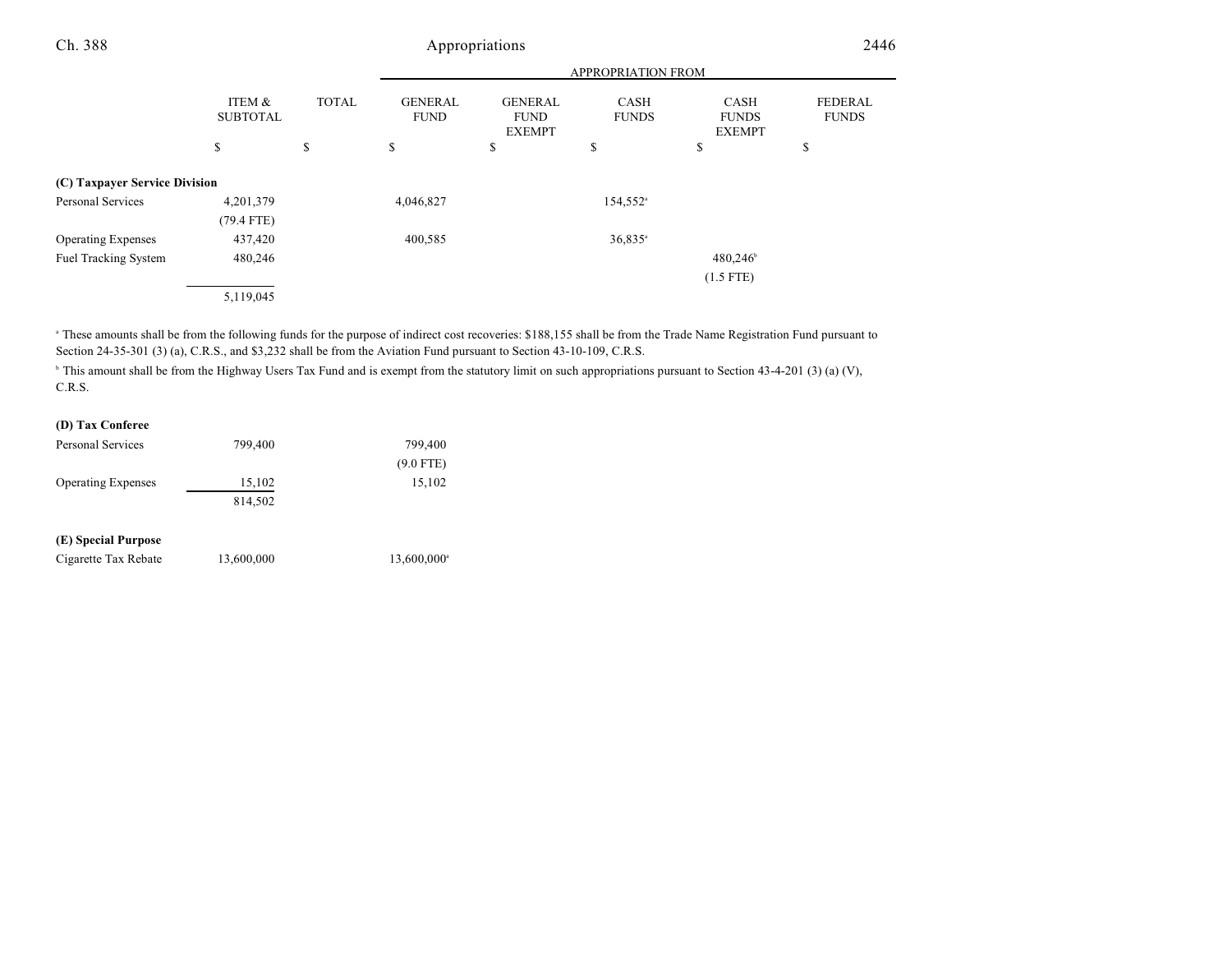| Old Age Heat and Fuel    |            |                         |             |
|--------------------------|------------|-------------------------|-------------|
| and Property Tax         |            |                         |             |
| Assistance Grant         | 12,900,000 | 12,900,000 <sup>a</sup> |             |
| Alternative Fuels Rebate | 310,601    |                         | $310.601^b$ |
|                          | 26.810.601 |                         |             |

<sup>a</sup> For purposes of complying with the limitation on state fiscal year spending imposed by Article X, Section 20 of the State Constitution, these moneys are included for informational purposes. They are continuously appropriated by a permanent statute or constitutional provision and are not subject to the limitation of General Fund appropriations as set forth in Section 24-75-201.1 (1) (a) (III) (C), C.R.S.

<sup>b</sup> This amount shall be from the Alternative Fuels Rebate Fund pursuant to Section 39-33-105 (1), C.R.S.

48,256,174

#### **(5) MOTOR VEHICLE BUSINESS GROUP**

| (A) Administration        |             |         |                        |
|---------------------------|-------------|---------|------------------------|
| Personal Services         | 656,981     | 467,523 | $189.458$ <sup>a</sup> |
|                           | $(8.0$ FTE) |         |                        |
| <b>Operating Expenses</b> | 51,750      | 51,750  |                        |
|                           | 708,731     |         |                        |

<sup>a</sup> This amount shall be from the Highway Users Tax Fund pursuant to Section 43-4-201 (3) (a) (III) (C), C.R.S.

#### **(B) Motor Vehicle Division**

| Personal Services         | 13.159.394    | 11.972.083 | $2.798$ <sup>a</sup> | 1.184.513 <sup>b</sup> |
|---------------------------|---------------|------------|----------------------|------------------------|
|                           | $(323.3$ FTE) |            |                      |                        |
| <b>Operating Expenses</b> | 1,254,296     | 1.249.057  | $2.000^{\circ}$      | $3,239$ <sup>d</sup>   |

| Ch. 388 | Appropriations | 2447 |
|---------|----------------|------|
|---------|----------------|------|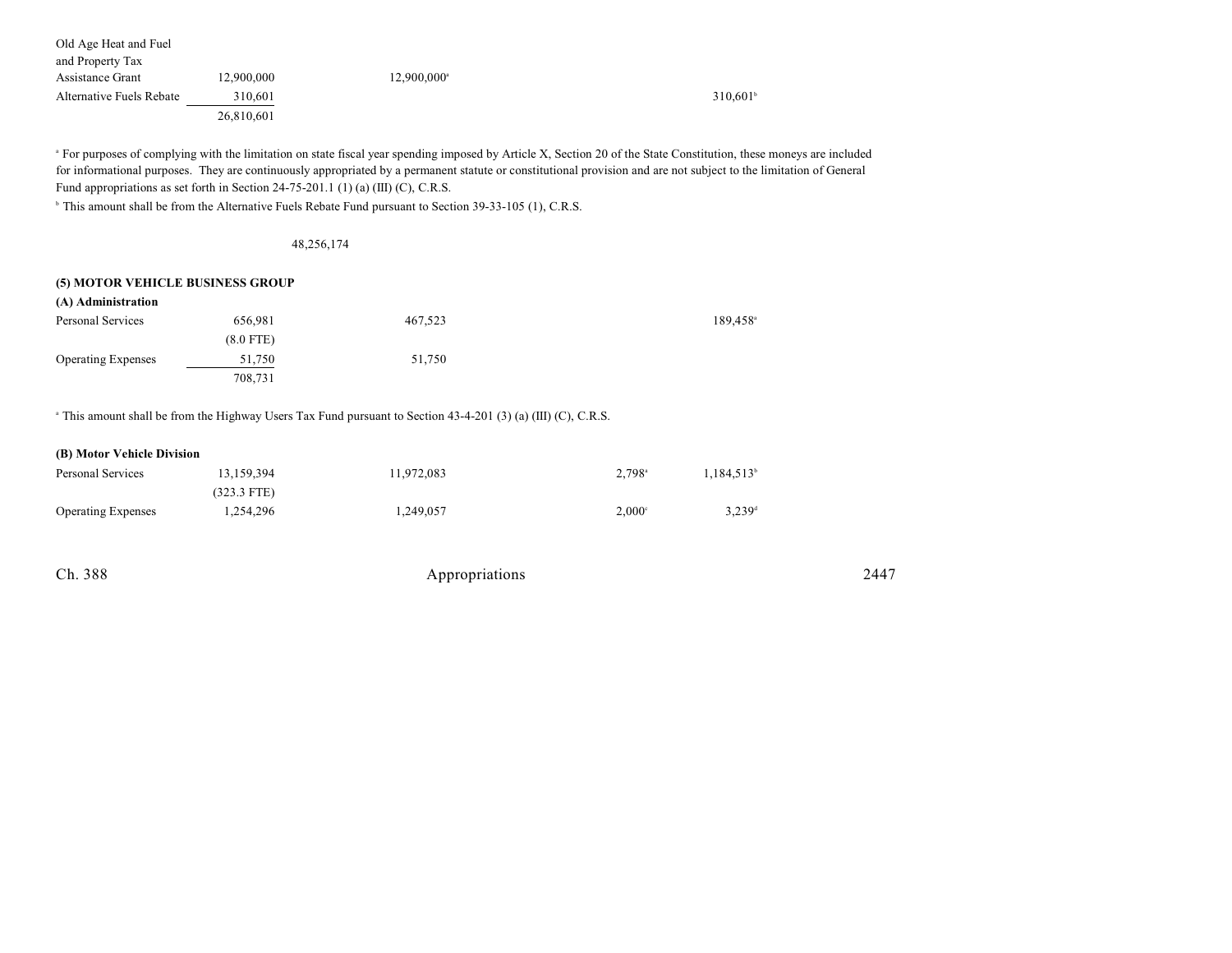|                        |                           |              |                               |                                                | <b>APPROPRIATION FROM</b>   |                                              |                                |
|------------------------|---------------------------|--------------|-------------------------------|------------------------------------------------|-----------------------------|----------------------------------------------|--------------------------------|
|                        | ITEM &<br><b>SUBTOTAL</b> | <b>TOTAL</b> | <b>GENERAL</b><br><b>FUND</b> | <b>GENERAL</b><br><b>FUND</b><br><b>EXEMPT</b> | <b>CASH</b><br><b>FUNDS</b> | <b>CASH</b><br><b>FUNDS</b><br><b>EXEMPT</b> | <b>FEDERAL</b><br><b>FUNDS</b> |
|                        | \$                        | \$           | \$                            | \$                                             | \$                          | \$                                           | \$                             |
| Drivers License        |                           |              |                               |                                                |                             |                                              |                                |
| Documents              | 3,110,000                 |              | 2,510,000                     |                                                |                             | $600,000$ <sup>d</sup>                       |                                |
| License Plate Ordering | 5,196,788                 |              |                               |                                                | 5,196,788°                  |                                              |                                |
|                        | 5,078,822                 |              |                               |                                                | 5,078,822°                  |                                              |                                |
|                        | 22,720,478                |              |                               |                                                |                             |                                              |                                |
|                        | 22,602,512                |              |                               |                                                |                             |                                              |                                |

<sup>a</sup> This amount shall be from the Auto Dealers License Fund pursuant to Section 12-6-123 (1), C.R.S., for indirect cost recoveries.

<sup>b</sup> This amount shall be from the following funds for the purpose of indirect cost recoveries: \$496,296 shall be from the Driver's License Administrative Revocation Account pursuant to Section 42-2-132 (4) (b), C.R.S., \$317,922 shall be from the Outstanding Judgments and Warrants Account as administered under Section 42-2-118 (3) (c), C.R.S., \$270,010 shall be from the Colorado State Titling and Registration Account pursuant to Section 42-1-211 (2), C.R.S., \$58,223 shall be from the Penalty Assessment Account as administered under the provisions of Section 42-1-217 (2), C.R.S., and \$42,062 shall be from the AIR Account pursuant to Section 42-3-134 (26) (b), C.R.S.

<sup>e</sup> This amount shall be from the Persistent Drunk Driver Cash Fund pursuant to Section 42-3-130.5 (1), C.R.S.

<sup>d</sup> These amounts shall be from the Identification Security Fund pursuant to Section 42-1-220 (1), C.R.S.

This amount shall be from the License Plate Cash Fund pursuant to Section 42-3-113 (6), C.R.S.

#### **(C) Vehicle Emissions**

| Personal Services         | 935.989   | 935,989 <sup>a</sup>  |
|---------------------------|-----------|-----------------------|
|                           |           | $(15.5$ FTE)          |
| <b>Operating Expenses</b> | 80,215    | $80,215$ <sup>a</sup> |
|                           | 1.016.204 |                       |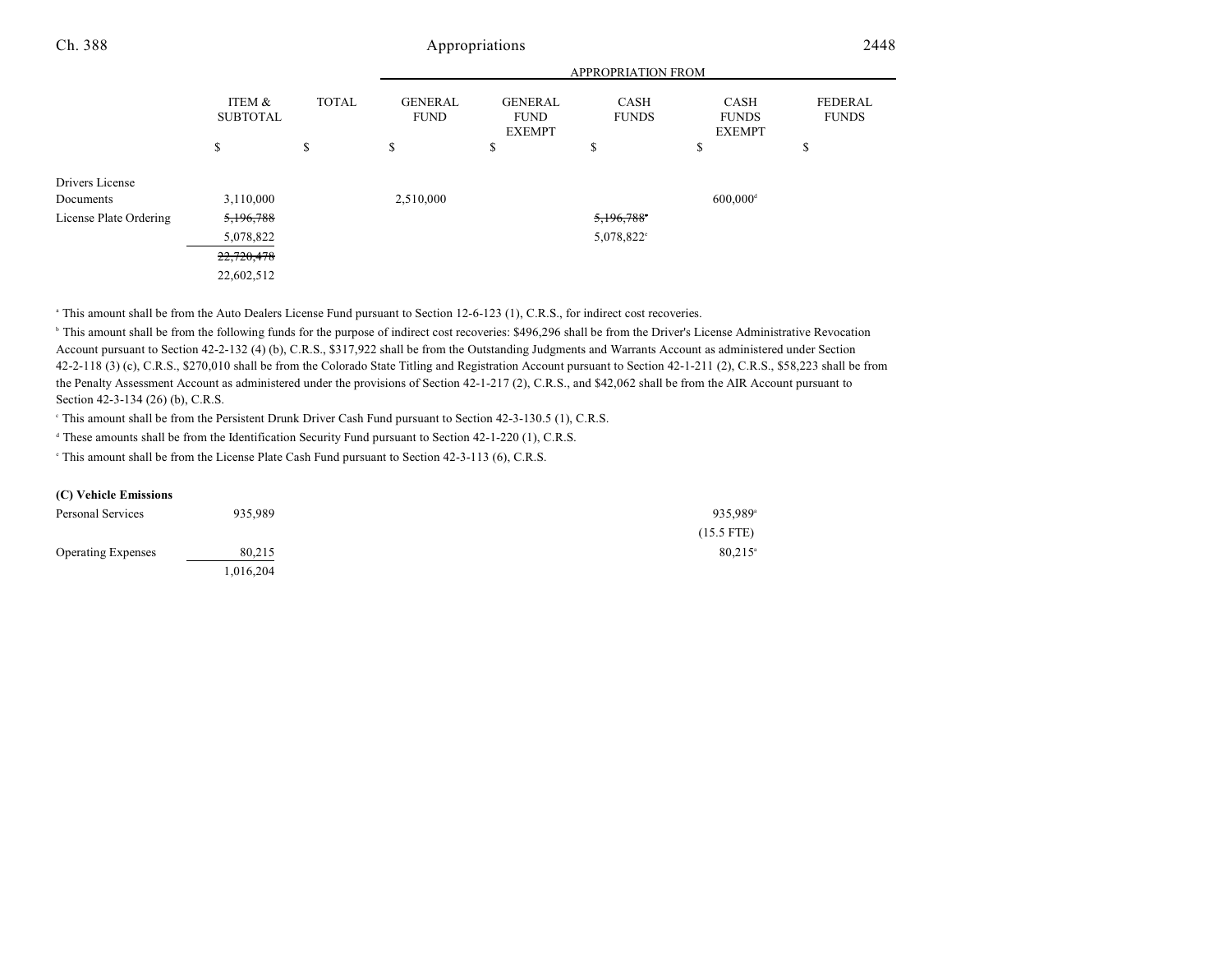<sup>a</sup> These amounts shall be from the AIR Account pursuant to Section 42-3-134 (26) (b), C.R.S.

| (D) Titles                |           |                        |
|---------------------------|-----------|------------------------|
| Personal Services         | 1,487,971 | 1,487,971 <sup>a</sup> |
|                           |           | $(34.5$ FTE)           |
| <b>Operating Expenses</b> | 146,841   | $146.841$ <sup>a</sup> |
|                           | 1,634,812 |                        |

<sup>a</sup> These amounts shall be from the Colorado State Titling and Registration Account pursuant to Section 42-1-211 (2), C.R.S.

| (E) Motorist Insurance Identification Database Program |                  |  |  |  |
|--------------------------------------------------------|------------------|--|--|--|
| 1.590.951<br>Personal Services                         |                  |  |  |  |
|                                                        | $(8.0$ FTE)      |  |  |  |
| 16.500                                                 | $16.500^{\circ}$ |  |  |  |
|                                                        | 1.607.451        |  |  |  |

<sup>a</sup> These amounts shall be from the Motorist Insurance Identification Account pursuant to Section 42-3-134 (26) (d) (I), C.R.S.

27,687,676 27,569,710

| <b>(6) MOTOR CARRIER SERVICES DIVISION</b> |               |         |                  |                     |
|--------------------------------------------|---------------|---------|------------------|---------------------|
| Personal Services                          | 6.574.534     | 157,549 | $63.426^{\circ}$ | $6.353.559^{\circ}$ |
|                                            | $(132.2$ FTE) |         |                  |                     |
| <b>Operating Expenses</b>                  | 469,971       | 9.816   | $500^\circ$      | $459.655^{\circ}$   |

| Ch. 388 | Appropriations | 2440<br>- - |
|---------|----------------|-------------|
|---------|----------------|-------------|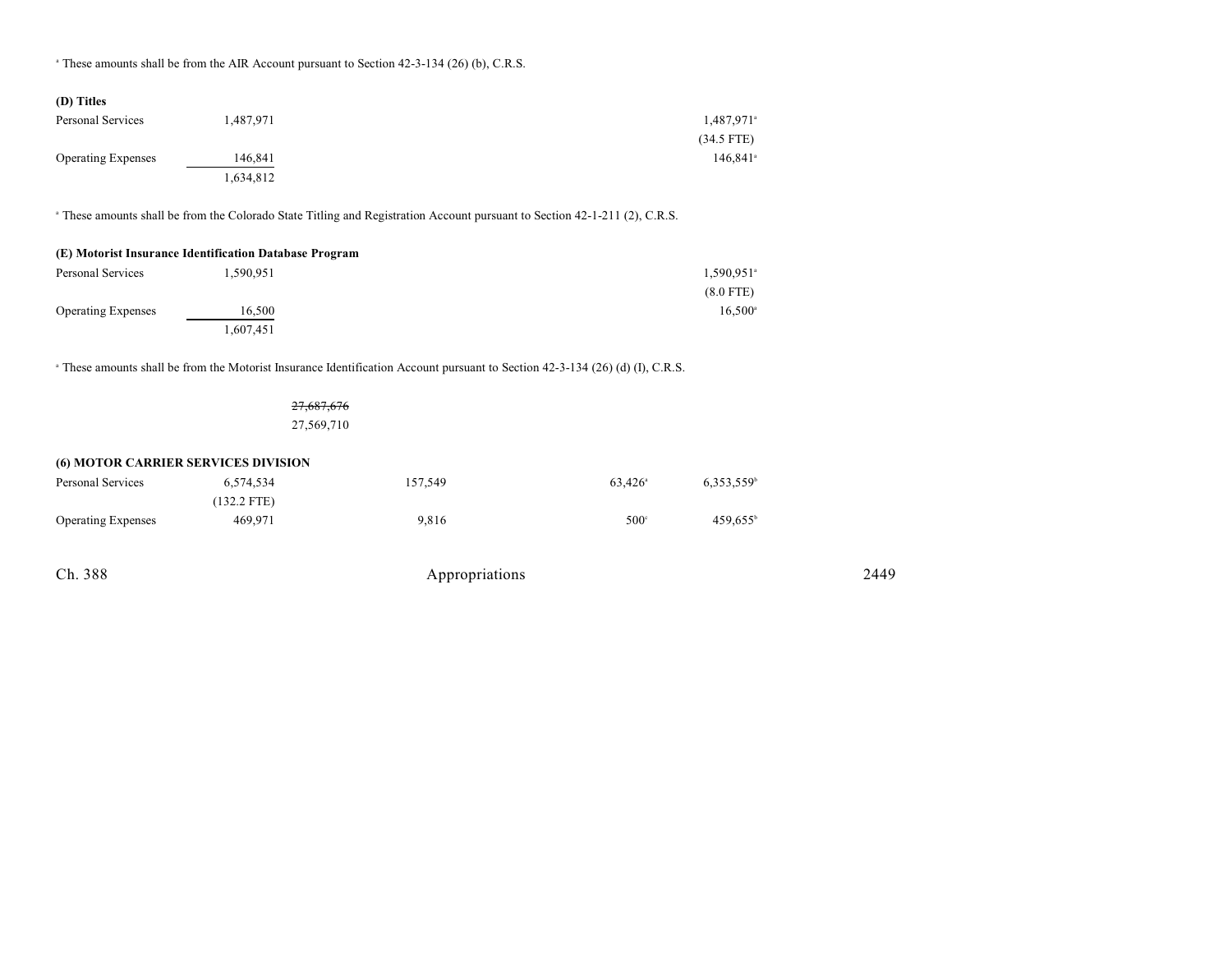| Ch. 388                                    |                           |              |                               | Appropriations                                 |                             |                                       | 2450                           |
|--------------------------------------------|---------------------------|--------------|-------------------------------|------------------------------------------------|-----------------------------|---------------------------------------|--------------------------------|
|                                            |                           |              |                               |                                                | APPROPRIATION FROM          |                                       |                                |
|                                            | ITEM &<br><b>SUBTOTAL</b> | <b>TOTAL</b> | <b>GENERAL</b><br><b>FUND</b> | <b>GENERAL</b><br><b>FUND</b><br><b>EXEMPT</b> | <b>CASH</b><br><b>FUNDS</b> | CASH<br><b>FUNDS</b><br><b>EXEMPT</b> | <b>FEDERAL</b><br><b>FUNDS</b> |
|                                            | \$                        | \$           | \$                            | \$                                             | \$                          | \$                                    | \$                             |
| Fixed and Mobile Port<br>Maintenance       | 83,784                    |              |                               |                                                |                             | 83,784 <sup>b</sup>                   |                                |
| Motor Carrier Safety<br>Assistance Program | 618,947                   |              |                               |                                                |                             |                                       | 618,947                        |
| Hazardous Materials                        |                           |              |                               |                                                |                             |                                       | $(9.0$ FTE)                    |
| Permitting Program                         | 184,510                   |              |                               |                                                | $184,510^4$                 |                                       |                                |
|                                            |                           |              |                               |                                                | $(4.0$ FTE)                 |                                       |                                |

7,931,746

<sup>a</sup> Of this amount, \$48,760 shall be from the Nuclear Materials Transportation Fund pursuant to Section 42-20-511, C.R.S., and \$14,666 shall be from the Aviation Fund for indirect cost recoveries pursuant to Section 43-10-109 (1), C.R.S.

 $\beta$  These amounts shall be from the Highway Users Tax Fund pursuant to Section 43-4-201 (3) (a) (III) (C), C.R.S.

<sup>e</sup> This amount shall be from the Nuclear Materials Transportation Fund pursuant to Section 42-20-511, C.R.S.

<sup>d</sup> This amount shall be from the Hazardous Materials Safety Fund pursuant to Section 42-20-107 (1), C.R.S.

| (7) ENFORCEMENT BUSINESS<br><b>GROUP</b> |             |        |                      |                    |
|------------------------------------------|-------------|--------|----------------------|--------------------|
| (A) Administration                       |             |        |                      |                    |
| Personal Services                        | 455.572     | 29.133 | 246.384 <sup>ª</sup> | $180.055^{\circ}$  |
|                                          | $(6.0$ FTE) |        |                      |                    |
| <b>Operating Expenses</b>                | 10,880      | 697    | 5,885 <sup>a</sup>   | 4.298 <sup>b</sup> |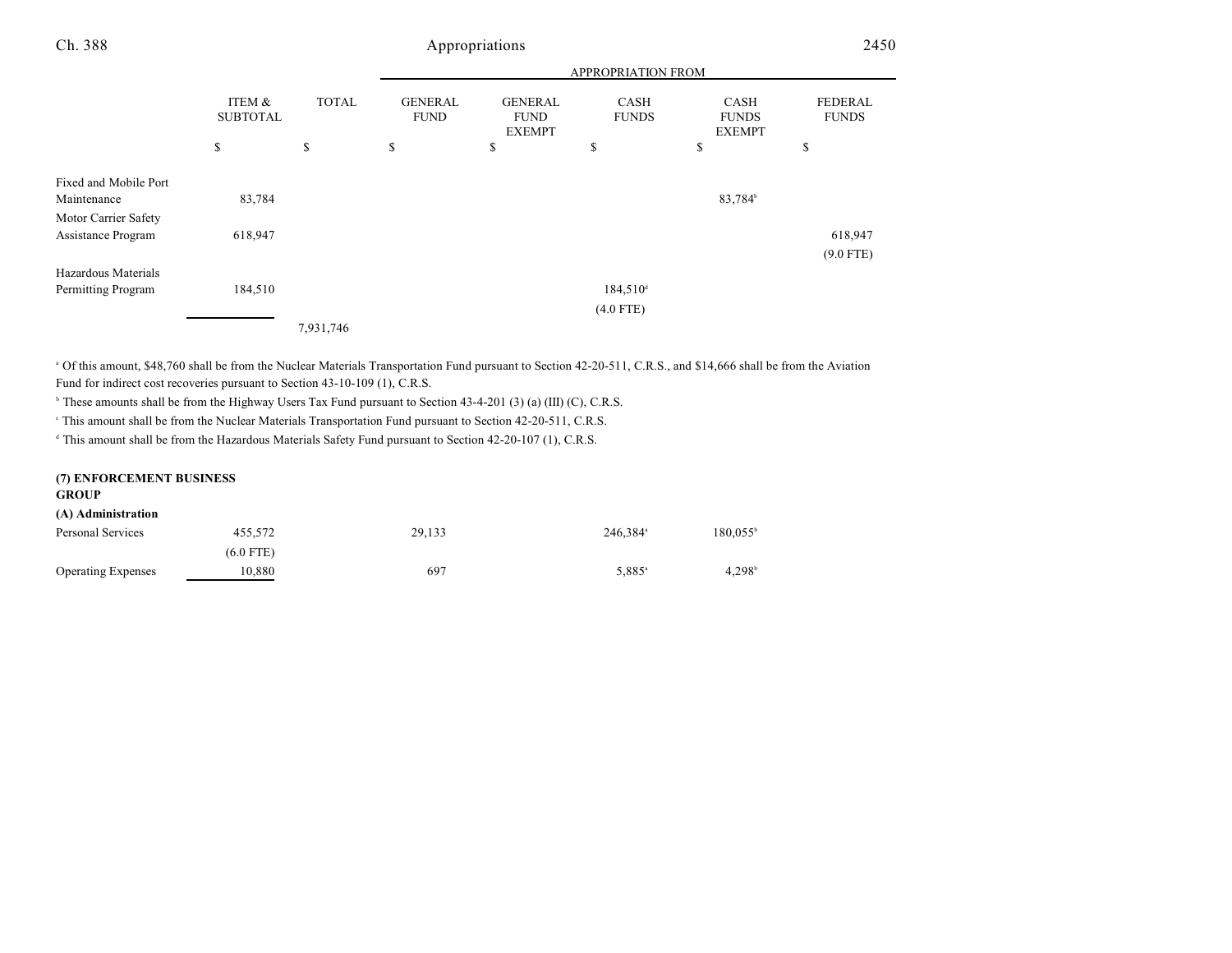#### 466,452

<sup>a</sup> These amounts shall be from the following funds for the purpose of indirect cost recoveries: \$90,339 shall be from the Auto Dealer License Fund pursuant to Section 12-6-123, C.R.S., \$80,965 shall be from the Liquor Enforcement Division and State Licensing Authority Cash Fund pursuant to Section 24-35-401, C.R.S., and \$80,965 shall be from the Racing Cash Fund pursuant to Section 12-60-205 (1), C.R.S.

<sup>b</sup> These amounts shall be from the following funds for the purpose of indirect cost recoveries: \$121,019 shall be from the Driver's License Administrative Revocation Account pursuant to Section 42-2-132 (4) (b), C.R.S., and \$63,334(T) shall be from the Limited Gaming Fund pursuant to Section 12-47.1-701, C.R.S.

#### **(B) Limited Gaming Division**

| <b>Personal Services</b>        | 4,760,224    |
|---------------------------------|--------------|
|                                 | $(72.0$ FTE) |
| <b>Operating Expenses</b>       | 584,151      |
| Licensure Activities            | 181,497      |
| Investigations                  | 263,964      |
| Payments to Other State         |              |
| Agencies                        | 2,429,848    |
| Distribution to Gaming          |              |
| Cities and Counties             | 21,132,697   |
| <b>Indirect Cost Assessment</b> | 278,375      |
|                                 | 29,630,756   |

<sup>a</sup> This amount shall be from the Limited Gaming Fund pursuant to Section 12-47.1-701, C.R.S. These moneys are included for informational purposes as they are continuously appropriated by a permanent statute or constitutional provision.

#### **(C) Liquor Enforcement Division**

| Personal Services | 1,398,376 | $1,398,376^{\circ}$ |
|-------------------|-----------|---------------------|
|                   |           | $(19.0$ FTE)        |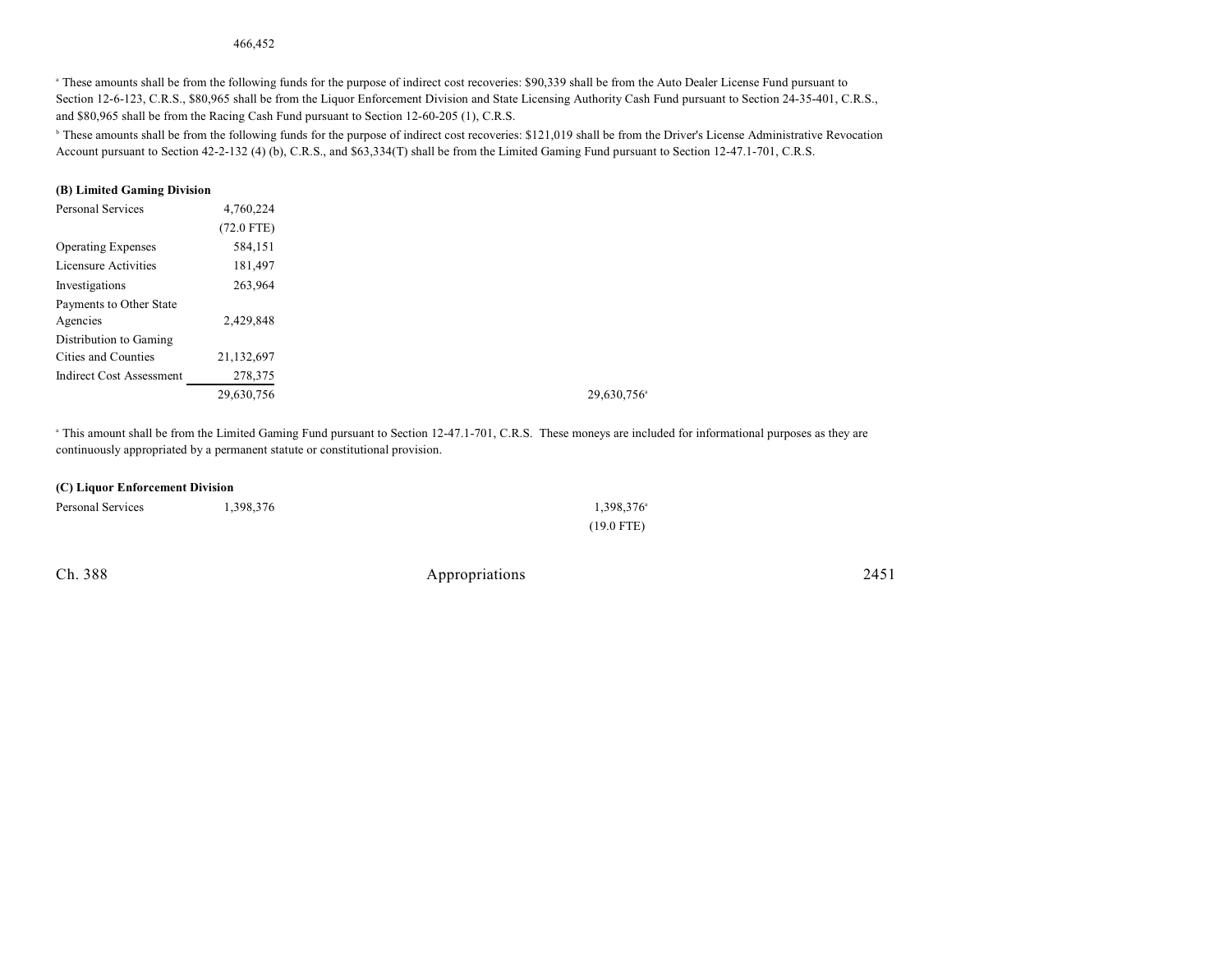| Ch. 388                                                                                                                                                |                           |              | Appropriations                |                                                |                       |                                       | 2452                           |  |
|--------------------------------------------------------------------------------------------------------------------------------------------------------|---------------------------|--------------|-------------------------------|------------------------------------------------|-----------------------|---------------------------------------|--------------------------------|--|
|                                                                                                                                                        |                           |              | <b>APPROPRIATION FROM</b>     |                                                |                       |                                       |                                |  |
|                                                                                                                                                        | ITEM &<br><b>SUBTOTAL</b> | <b>TOTAL</b> | <b>GENERAL</b><br><b>FUND</b> | <b>GENERAL</b><br><b>FUND</b><br><b>EXEMPT</b> | CASH<br><b>FUNDS</b>  | CASH<br><b>FUNDS</b><br><b>EXEMPT</b> | <b>FEDERAL</b><br><b>FUNDS</b> |  |
|                                                                                                                                                        | \$                        | \$           | \$                            | \$                                             | \$                    | \$                                    | \$                             |  |
| <b>Operating Expenses</b>                                                                                                                              | 51,323<br>1,449,699       |              |                               |                                                | $51,323$ <sup>a</sup> |                                       |                                |  |
| <sup>a</sup> These amounts shall be from the Liquor Enforcement Division and State Licensing Authority Cash Fund pursuant to Section 24-35-401, C.R.S. |                           |              |                               |                                                |                       |                                       |                                |  |
| (D) Tobacco Enforcement Program                                                                                                                        |                           |              |                               |                                                |                       |                                       |                                |  |
| Personal Services                                                                                                                                      | 405,107                   |              | 137,736                       |                                                |                       | $267,371(T)^{a}$                      |                                |  |
|                                                                                                                                                        | $(7.0$ FTE)               |              |                               |                                                |                       |                                       |                                |  |
| <b>Operating Expenses</b>                                                                                                                              | 27,943                    |              | 5,563                         |                                                |                       | $22,380(T)^{a}$                       |                                |  |

<sup>a</sup> These amounts are Tobacco Education, Prevention, and Cessation program grants transferred from the Department of Public Health and Environment under Section 25-3.5-804, C.R.S.

#### **(E) Division of Racing Events**

| Personal Services          | 1,341,310 | $1,341,310^a$          |
|----------------------------|-----------|------------------------|
|                            |           | $(18.5$ FTE)           |
| <b>Operating Expenses</b>  | 97.845    | $97.845^{\circ}$       |
| <b>Laboratory Services</b> | 104.992   | $104,992$ <sup>a</sup> |
| Commission Meeting         |           |                        |
| Costs                      | 1.200     | $1.200^{\circ}$        |

433,050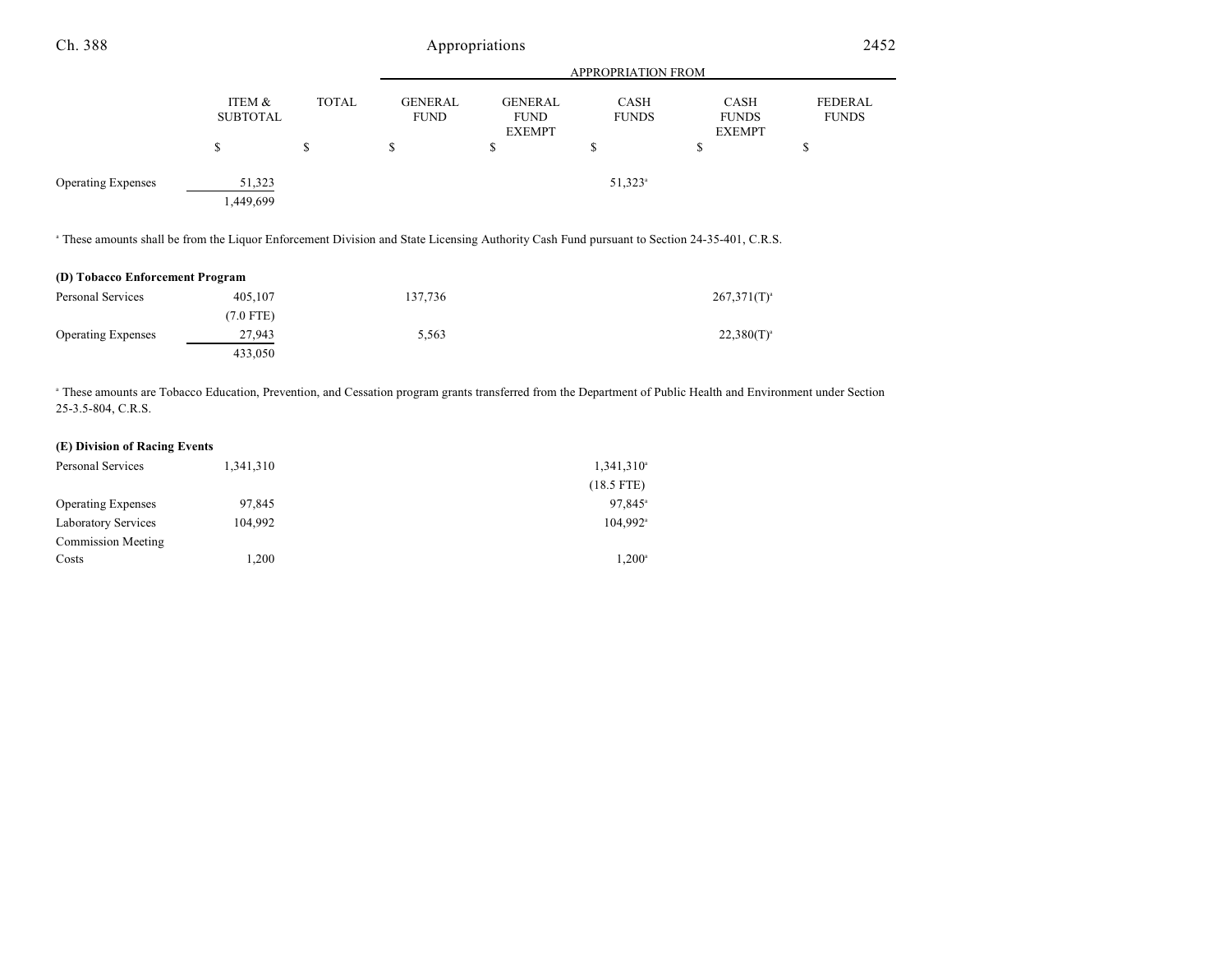| Racetrack Applications | 25,000    | $25.000^{\circ}$    |
|------------------------|-----------|---------------------|
| Purses and Breeders    |           |                     |
| Awards                 | 1,106,142 | $1,106,142^{\circ}$ |
|                        | 2.676.489 |                     |

<sup>a</sup> These amounts shall be from the Racing Cash Fund pursuant to Section 12-60-205, C.R.S.

<sup>b</sup> This amount shall be from application fees pursuant to Section 12-60-506 (1), C.R.S.

 This amount shall be from racing tax revenues deposited into the Horse Breeders' and Owners' Awards and Supplemental Purse Fund pursuant to Section 12-60-704, <sup>c</sup> C.R.S.

## **(F) Hearings Division** Personal Services 1,793,092 1,793,092 1,793,092 1,793,092 1,793,092 1,793,092 1,793,092 1,793,092 1,793,092 1,793,092 1,793,092 1,793,092 1,793,092 1,793,092 1,793,092 1,793,092 1,793,092 1,793,092 1,793,092 1,793,092 1,79

|                           |           | $(28.4$ FTE) |
|---------------------------|-----------|--------------|
| <b>Operating Expenses</b> | 73,450    | 73,450       |
|                           | 1,866,542 |              |

<sup>a</sup> These amounts shall be from the Driver's License Administrative Revocation Account pursuant to Section 42-2-132 (4) (b), C.R.S.

| (G) Motor Vehicle Dealer Licensing Board |           |                     |
|------------------------------------------|-----------|---------------------|
| Personal Services                        | 1,221,665 | $1,221,665^{\circ}$ |
|                                          |           | $(21.2$ FTE)        |
| <b>Operating Expenses</b>                | 55,768    | 55.768 <sup>a</sup> |
|                                          | 1,277,433 |                     |

<sup>a</sup> These amounts shall be from the Auto Dealers License Fund created pursuant to Section 12-6-123 (1), C.R.S.

37,800,421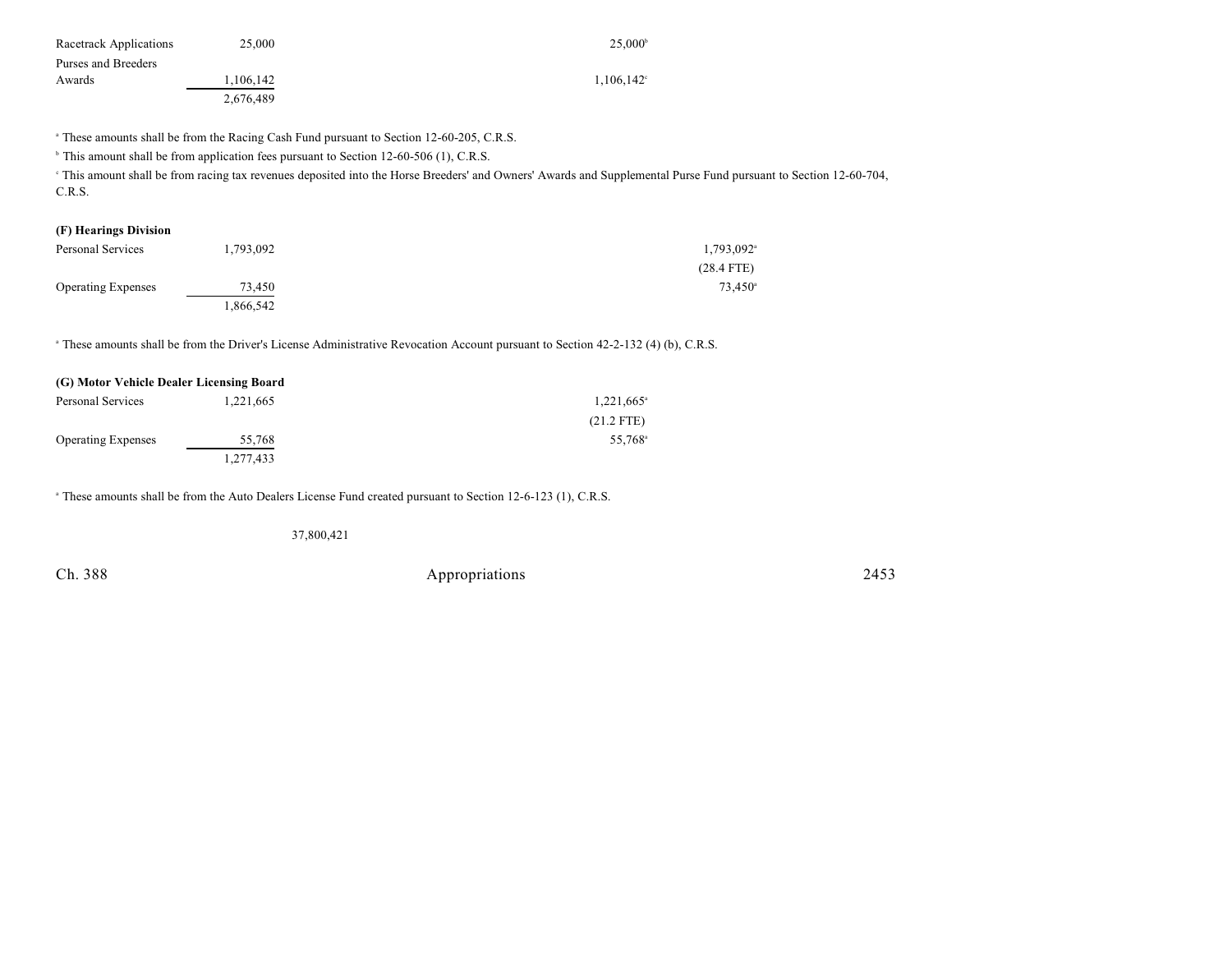|                 |       |             | APPROPRIATION FROM |              |               |                |  |
|-----------------|-------|-------------|--------------------|--------------|---------------|----------------|--|
| ITEM &          | TOTAL | GENERAL     | <b>GENERAL</b>     | CASH         | <b>CASH</b>   | <b>FEDERAL</b> |  |
| <b>SUBTOTAL</b> |       | <b>FUND</b> | <b>FUND</b>        | <b>FUNDS</b> | <b>FUNDS</b>  | <b>FUNDS</b>   |  |
|                 |       |             | <b>EXEMPT</b>      |              | <b>EXEMPT</b> |                |  |
|                 |       |             |                    |              |               |                |  |

### **(8) STATE LOTTERY DIVISION**

| <b>Personal Services</b>     | 8,035,664            |
|------------------------------|----------------------|
|                              | $(126.0$ FTE)        |
| <b>Operating Expenses</b>    | 1,203,156            |
| Payments to Other State      |                      |
| Agencies                     | 340,488              |
| Travel                       | 113,498              |
| Marketing and                |                      |
| Communications               | 8,643,420            |
| Multi-State Lottery Fees     | 177,433              |
| Vendor Fees                  | <del>7,663,231</del> |
|                              | 8,897,647            |
| Prizes                       | 280,095,384          |
|                              | 295,469,140          |
| Powerball Prize Variance     | 4,610,000            |
|                              | 4,440,000            |
| <b>Retailer Compensation</b> | 35,566,840           |
|                              | 37,854,760           |
| <b>Ticket Costs</b>          | <del>3,454,050</del> |
|                              | 3,549,040            |
|                              |                      |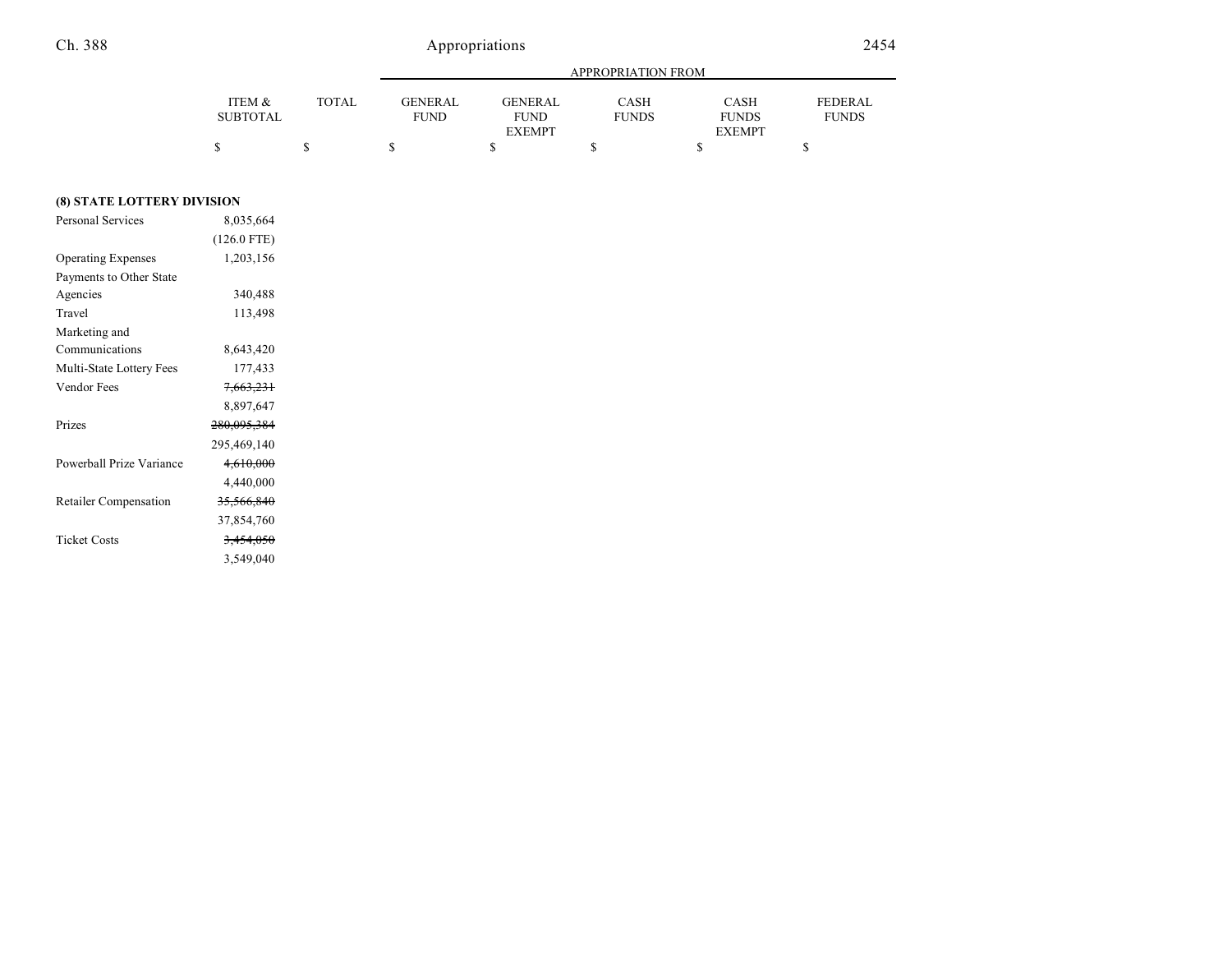| Research                 | 250,000 |             |             |
|--------------------------|---------|-------------|-------------|
| Indirect Cost Assessment | 312.057 |             |             |
|                          |         | 350.465.221 | 350,465,221 |
|                          |         | 369,286,303 | 369.286.303 |

<sup>a</sup> This amount shall be from the Lottery Fund pursuant to Section 24-35-210 (1), C.R.S.

| <b>TOTALS PART XIX</b> |                          |                           |                         |                            |             |
|------------------------|--------------------------|---------------------------|-------------------------|----------------------------|-------------|
| $(REVENUE)^{4,5}$      | <del>\$518,113,040</del> | <del>\$91,603,561</del> * | <del>\$44,171,603</del> | <del>\$380,663,417</del> ° | \$1,674,459 |
|                        | \$536,647,086            | \$91.280.954 <sup>a</sup> | $$44.027.000^{\circ}$   | \$399.664.673              |             |

<sup>a</sup> Of this amount, \$26,500,000 is included as information for the purpose of complying with the limitation on state fiscal year spending imposed by Article X, Section 20 of the State Constitution. As this amount is continuously appropriated by a permanent statute or constitutional provision it is not subject to the limitation of General Fund Appropriations as set forth in Section 24-75-201.1 (1) (a) (III) (c), C.R.S.

 $\circ$  Of this amount, \$312,057 contains a (T) notation.

<sup>o</sup> Of this amount, \$892,124 \$861,998 contains a (T) notation, and \$9,127,943 \$9,092,327 is from the Highway Users Tax Fund. Of the Highway Users Tax Fund moneys, \$491,146 \$490,789 is exempt from the statutory limit on appropriations pursuant to Section 43-4-201 (3) (a) (V), C.R.S.

**FOOTNOTES** -- The following statements are referenced to the numbered footnotes throughout section 2.

4 (Governor lined through this provision. See L. 2005, p. 2286.)

5 All Departments, Totals -- The General Assembly requests that copies of all reports requested in other footnotes contained in this act be delivered to the Joint Budget Committee and the majority and minority leadership in each house of the General Assembly. Each principal department of the state is requested to produce its rules in an electronic format that is suitable for public access through electronic means. Such rules in such format should be submitted to the Office of Legislative Legal Services for publishing on the Internet. It is the intent of the General Assembly that this be done within existing resources.

Ch. 388 Appropriations 2455